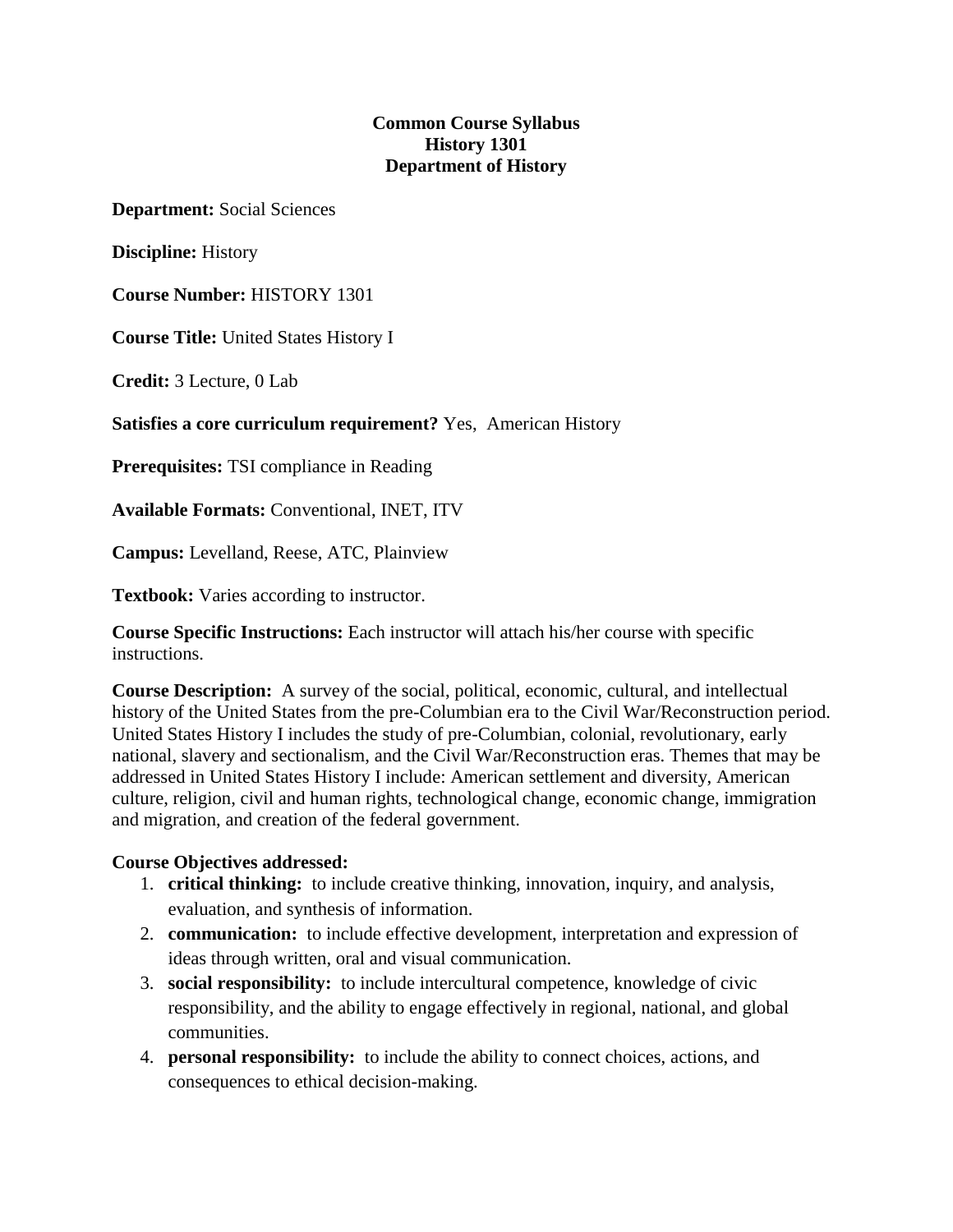**Course Purpose:** To acquaint students with the diversity of American history and to promote critical thinking in interrelating the past to the present. Fundamentally, the course promotes general understanding of a body of knowledge any literate person should possess about the history of his own country.

**Course Requirements:** To maximize a student's potential to complete this course, he/she should attend all class meetings, complete all homework assignments and examinations in a timely manner, and complete all other projects or papers as assigned in the instructor's specific instructions.

**Course Evaluation:** See the instructor's course information sheet for specific items used in evaluating student performance.

**Attendance Policy:** Whenever absences become excessive and in the instructor's opinion, minimum course objectives cannot be met due to absences, the student will be withdrawn from the course. Each instructor will have additional information about attendance on his/her course information sheet.

**Learning Outcomes:** Upon successful completion of this course, students should be familiar with the evolution of American political, social, and economic institutions and traditions from the arrival of Europeans to the mid-nineteenth century. This would include the ability to:

- Create an argument through the use of historical evidence.
- Analyze and interpret primary and secondary sources.
- Analyze the effects of historical, social, political, economic, cultural, and global forces on this period of United States history.

# **Grading Policy:**

# Classroom Readings

As a college student you are expected to read assigned material or watch assigned videos before class.

### Discussion Boards/Assignments (40%)

Discussion boards are an important part of many courses. You should complete any discussion boards after class.

### Exams (40%)

Students will take two exams during the semester. The exams will cover material from reading and material presented during classtime, for example, lecture or discussion.

### Semester Paper--Document Analysis (20%)

During this course students will select an important historical document to analyze. Students should be able to answer who wrote the document and to whom, what was in the document, why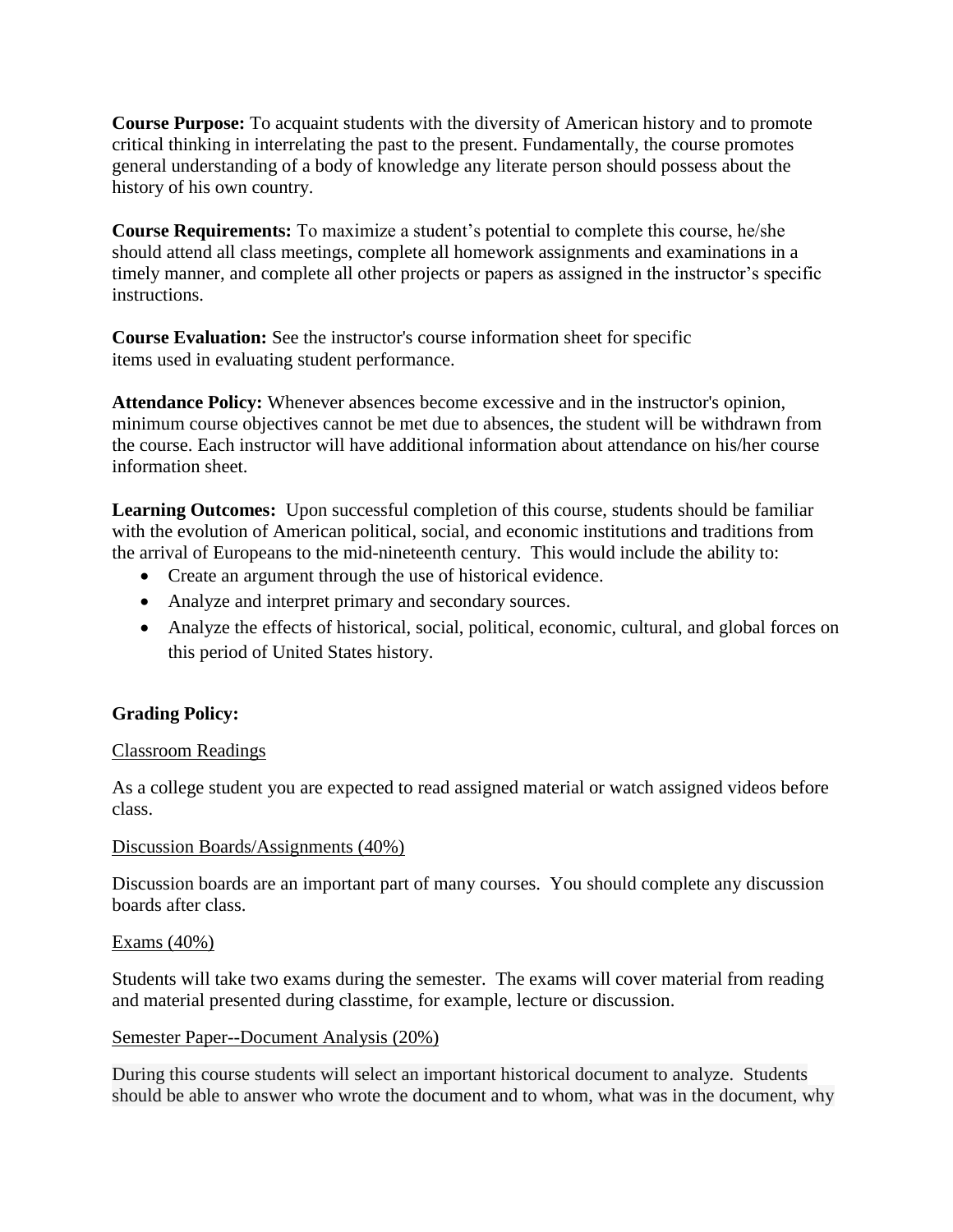the document was important to United States history (including today) and how was the document a reflection of the time period in which it was written. Students will then write research paper using standard MLA format.

Grading Scale

 $A = 90\%$  to 100%

 $B = 80\%$  to 89.9%

 $C = 70\%$  to 79.9%

 $D = 60\%$  to 69.9%

 $F = 0\%$  to 59.9%

# **Academic Honesty:**

Cheating: A broad term that includes the following:

- a. Copying another student's work,
- b. Giving or receiving help from unauthorized persons or materials during examinations,
- c. The unauthorized communication of examination questions prior to, during, or following administration of the examination,
- d. Collaboration on examinations or assignments expected to be individual work, and
- e. Buying, selling or soliciting the contents of academic work.

Students who cheat may receive a zero for that assignment, be required to complete a different assignment, and/or receive an "F" in the course.

Plagiarism: Presenting someone else's ideas, words, or products as your own. Plagiarism includes use of any source to complete academic assignments without proper acknowledgement of the source. Quotation marks should be used when the exact words of a person, book, article or webpage are used and proper credit should be given to that source. Paraphrasing or summarizing ideas without giving credit is also plagiarism. Assignments that are plagiarized will receive a zero.

| Week           | <b>Topics</b>                          |
|----------------|----------------------------------------|
|                | Colonizing the Americas                |
| $\overline{2}$ | Life in Colonial America               |
| 3              | Declaration of Independence            |
| 4              | The Constitution                       |
| 5              | The Bill of Rights                     |
| 6              | Building an American Republic          |
| 7              | Lewis and Clark and Westward Expansion |
| 8              |                                        |
| 9              | <b>Indian Removal</b>                  |

### **Course Calendar (subject to change):**